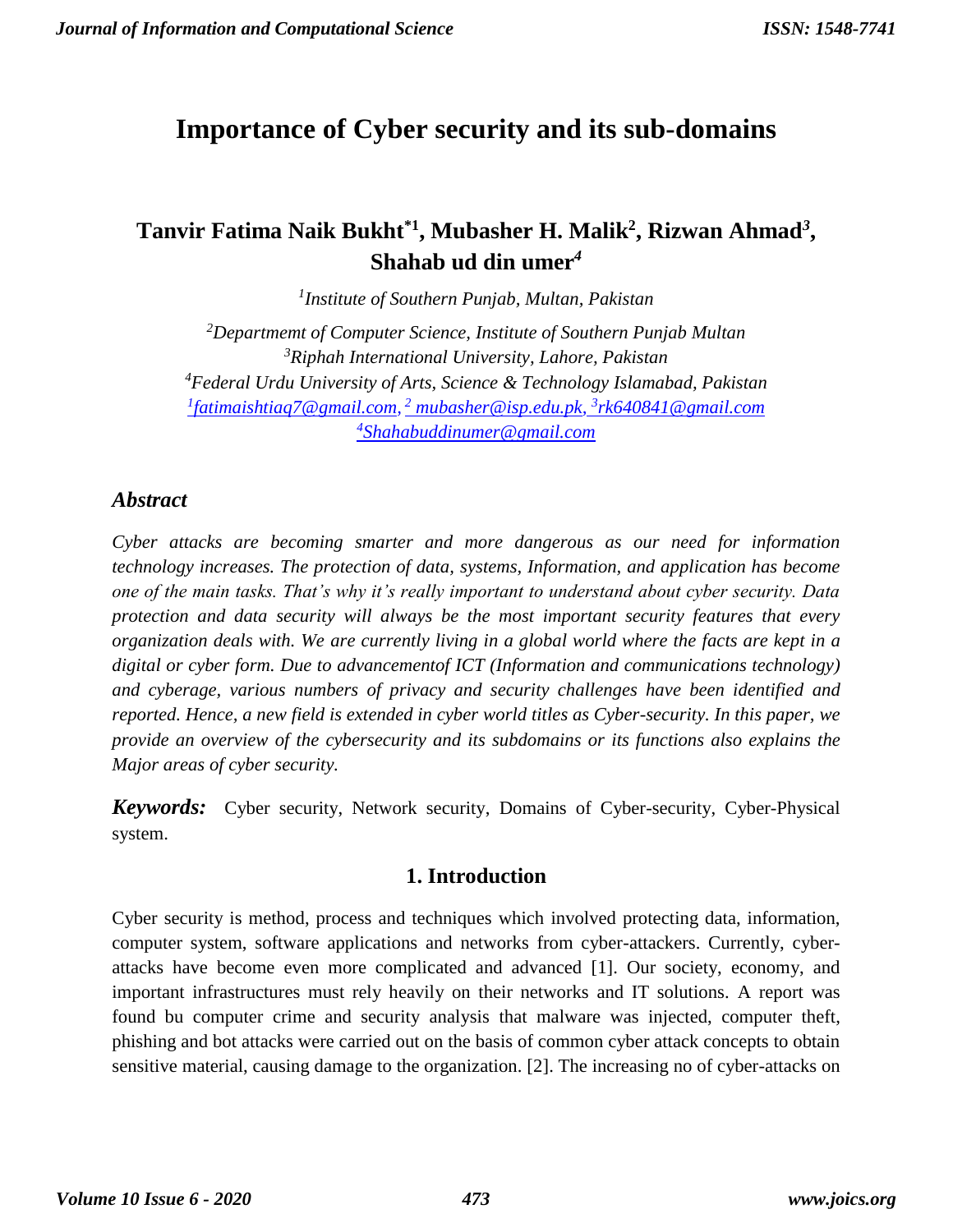digital technology and communication networks attracted the attention of ICT professionals, cyber security wings and other security officials to enhance the security level.

Cyber security is a very imperative part of the cyber world. Because cyber security is a method of defending information, software, network, and facts from unauthorized access or attacks. Cyber safety performs an essential function within the area of statistics technology. Securing the information, network, records, and the application has come to be one of the largest challenges. Cyber security is a very important part of the cyber world. Because cyber security is a performance of protecting data, application, system, and information from illegal access or attacks. Cyber security shows a necessary part in the arena of information technology. Cybersecurity covers the physical and non-physical security of data against internal and external attacks or threats. The physical attack can damage hardware, software, and sensitive data or information. Non-physical threats such as viruses and piracy come from illegal access to the system[3]. While the physical domain includes hardware, software and networks as a structure block of cyber substructure [4].

# **2. Domains of Cybersecurity**

The field of cybersecurity is categorized into main six domains are as follows Cyber-Physical domain, Information domain, Network domain, Cognitive domain, Social domain, and Transportation domain.



**Figure 1. Cybersecurity domains**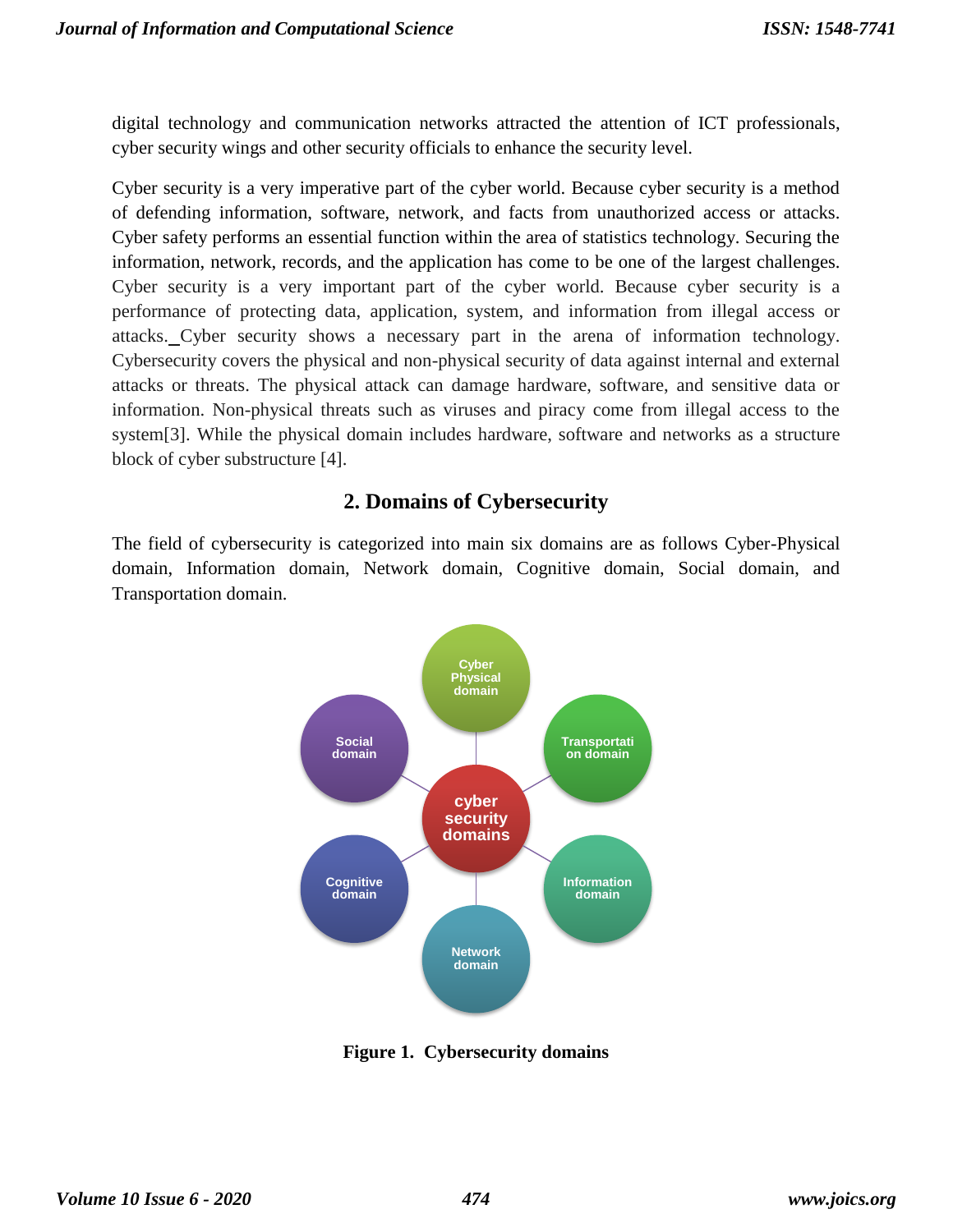## **2.1 Cyber-Physical domain**

The physical domain is an essential part or subdomain of cybersecurity. Information technology infrastructure work as a medium in the physical domain used to transfer information. The cable Internet connection is formed as the core of the cyber domain. The interface between domains is the endpoint in the cybersecurity domain. The wireless layer accepted a cross-domain limit to easily transition to a physical domain. Currently, research is focused on the cross-domain interface and the central layers of the cybersecurity domain [5].



**Figure 2. Three functional layers of the cyber Physical domain**

The physical cyber domain consists of three functional layers from a technical point of view. The first part is Core, the second part is Wireless and the Third part is the layer cross-domain interface[5]. Core Layer offer tracks to a discussion of data and network information between different subnets[6].

In the cyber-physical system, two methods of data collection are used for an audit of material such as Host base audit and Network-based audit. A host-based audit is preferred for the system with a high volume structure such as the smart grid. The network-based audit has a benefit in freeing each node from maintaining or analyzing logs [1][7], [8]. Basic network computers for example switches, load balancers, routers, and firewalls can capture network traffic they are going through. which is generally considered to be the main source of control data for intrusion detection [9]. The two most popular categories of data sources such as the host base and network base, this designing an anomaly-based data source: calls, UNIX, shell commands, mouse, dynamic, keyboard, multiple host records, users. The hosts are valid [9]. Host-based IDS is not a good solution for fast dispersion worms without dispersion [10]. The most common examples of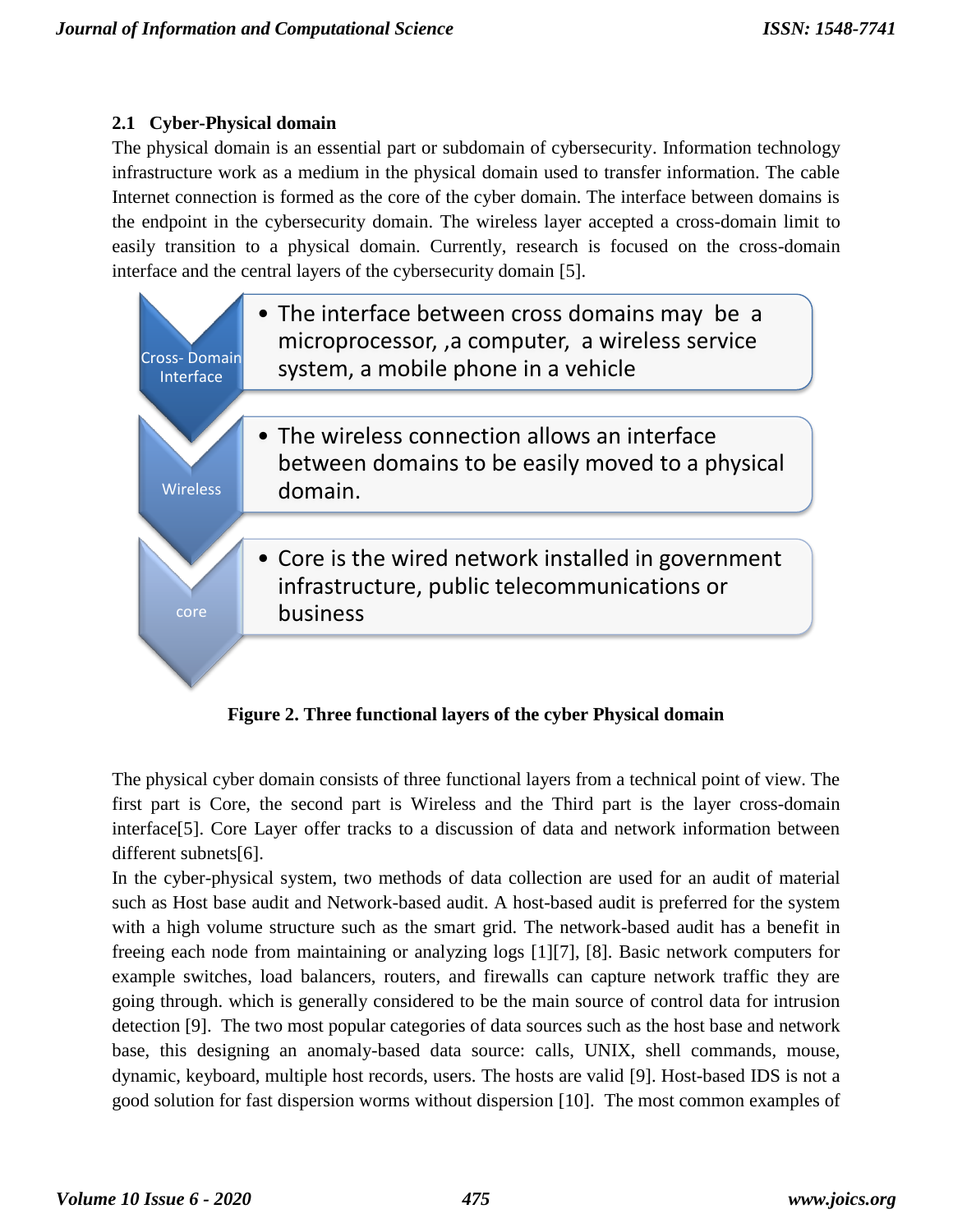a network-based data source are Network traffic and records [9]. The IDE-based network is located at strategic points in the system and controls all movement between devices. The hostbased IDE runs on distinct hosts on the network and controls the internal and outbound traffic of these particular devices[11]. The host-based model notifies the cloud user of malicious activity in the system by analyzing the tracking of system calls [12]. The CPS ranges from comparatively small systems such as airplanes and cars to large systems such as a national network [13]. The cyber-physical system is a system for observing and controlling the physical world. The Cyber system used in various applications, such as military, medical assistance, transportation, and production. Four representative applications used in CPS, such as business control systems, smart grid systems, medical/health devices and intelligent vehicles[14]. Programmable judgment managers are replaced by the advanced cyber physics system (CPS). In general, CPS communicates through a closed industrial communication network and also links to the Internet. The PSC monitors the physical processes that are integrated devices for free programming and attacks on cyber systems can cause physical damage and threaten human life [15]. The intelligent network has become one of the main technological and economic developments in the world [16]. Medical devices have been improved by integrating physical and cybersecurity capabilities to provide better health services[17]. Smart cars (smart cars) are more environmentally friendly and safer cars [14]. CPS attacks can not only have financial implications, but they can also endanger people's lives. Therefore, the security of the CPS is important. [18].

The traditional CPS system involves in many vast industrial projects such as the manufactory system, the smart electric power grid, aerospace system, protection system, aerospace system and so on. Mobile CPS services can be useful in numerous application domains mostly introduced in three application fields, healthcare system, vehicular networking system, and mobile education. Healthcare systems have been an energetic research area. The healthcare system in traditional CPS more likely about live sport medical devices and robot-supported operation etc. Vehicular networking system divided into three groups, microlayer, macro layer, and meso layer. Data handling and transmissions are complex in vehicular networking systems. Micro layer is used for traffic security, traffic awareness, or in many other operations. Meso layer is about communication among different vehicles and shares security information. Macro layer useful in real-time traffic information [7].

## **2.2 Information domain and its features**

Cybersecurity is the same as information security. Information security is part of cybersecurity [19]. The exchange of information on situational awareness is extremely crucial for an organization that allows it to continue to exist as part of the cybersecurity domain. Knowledge of the condition is essential for decision-making and a timely threat to future threats. Due to the confidential nature of information, there is always a risk that security information will be shared. [20].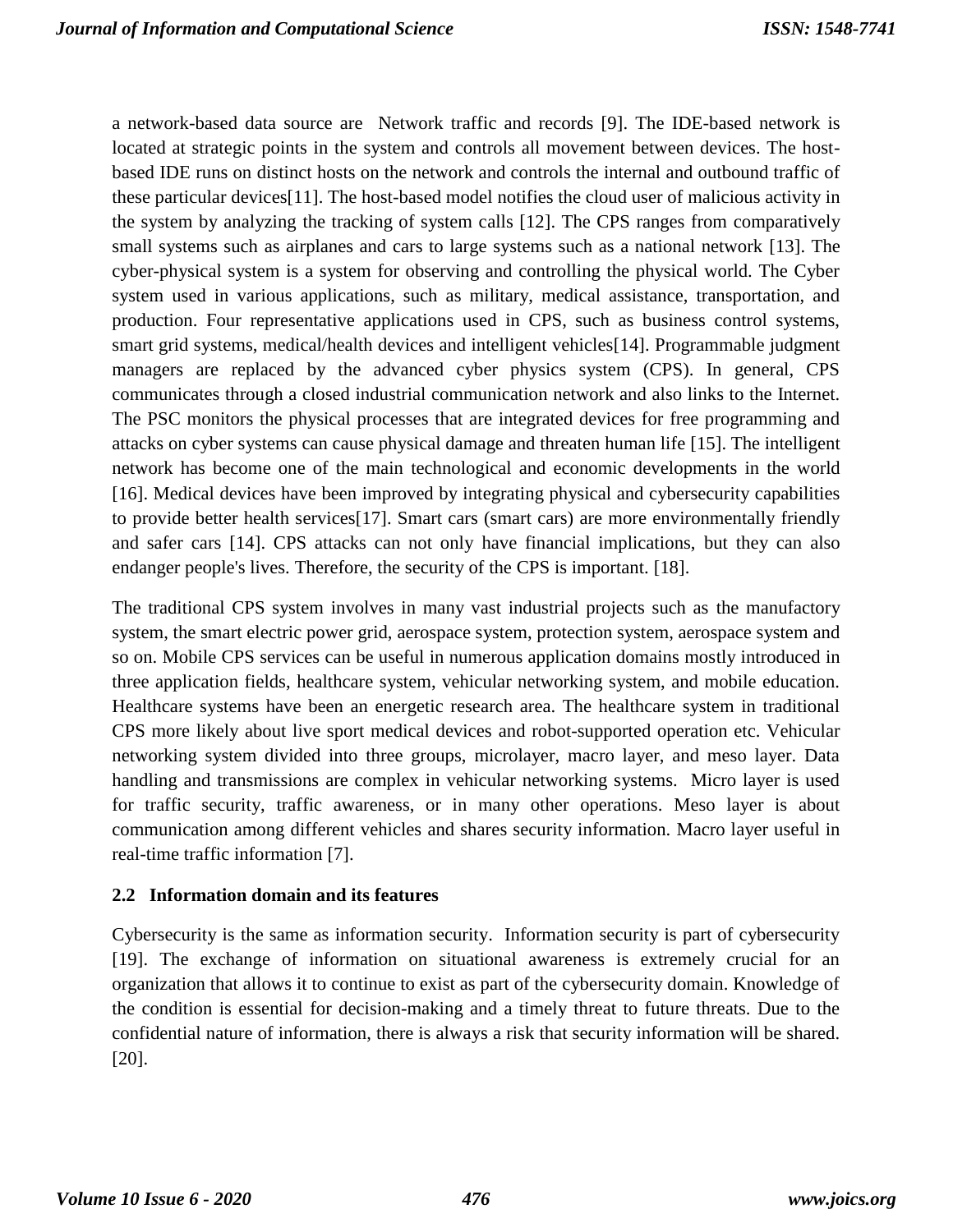The characteristics of the information domain are the monitoring, archiving, and display of information. In the information domain, there are many issues like simulation-based risk, management based risk, risk on traffic control systems [4]. Information security awareness training is a formal education for computer users who know information security. Training at the workplace is usually a rule that motivates the behavior of information security [2]. The class's material can be characterized in a different type of classifier such as Artificial neural network, Rule induction, Decision tree, Bayesian method, evolutionary algorithms, and K Nearest neighbors, etc. [8].

#### **2.3 Network domain and its security**

The network domain also shows a very central role in exchange and communication. The security of a system/network is one of the most important components for the protection of private data. Most attackers try to access and take control of any internal system, as taking advantage of one system facilitates control over other systems in the network [21]. Network security consists of hardware and software methods to avoid security breaches and provide security measures. However, IT support implements security measures such as the use of firewalls and antivirus protection in an organizational context [2].

The security of the network domain is also required as the usage of the networks increases day by day. Other data and information are generated. Real-time defense of information and data is becoming increasingly difficult for today's businesses. DDoS (Distributed Denial of Service) attacks are commonplace today [21], [22]. Trojans of the Denial of Service (DoS) prevent the functioning of a function or source [23]. If enterprise security requirements are not very high, we can take the protection of by-hop encryption. Or, if the demands on commercial requirements are high, we can use end-to-end cryptography [24]. Attacks on industrial systems are often recognized as machine learning since K represents the clustering, the neural network, the intelligent Markov mode based on statistical learning, and the classification of the supporting machine[25]. The K-means clustering algorithm is often used in intrusion detection. However, the algorithm is sensitive to selecting the center of the original group[26]. Many methods for detecting intrusions and protecting the network from attacks, such as detection of abuse or detection based on the comprehensive signature protocol (SPA) based detection anomalies and the hybrid system[1], [8], [21]. Intrusion detection is an area of impotent investigation. Many devices are available to detect intrusion in the network [8]. Based on the understanding of attack detection, we also introduce block-chain technology and its main application. The simple functionality of a block-chain is a cryptographically secure mechanism for finding a verifiable sequence of data records [1]. Cryptography is divided into two symmetric and asymmetric categories. The symmetric cryptographic algorithm works in sequence and used to transform data in privacy, for example, the advanced encryption standard (AES). Transport keys and digital signatures used in an asymmetric cryptographic algorithms.[24].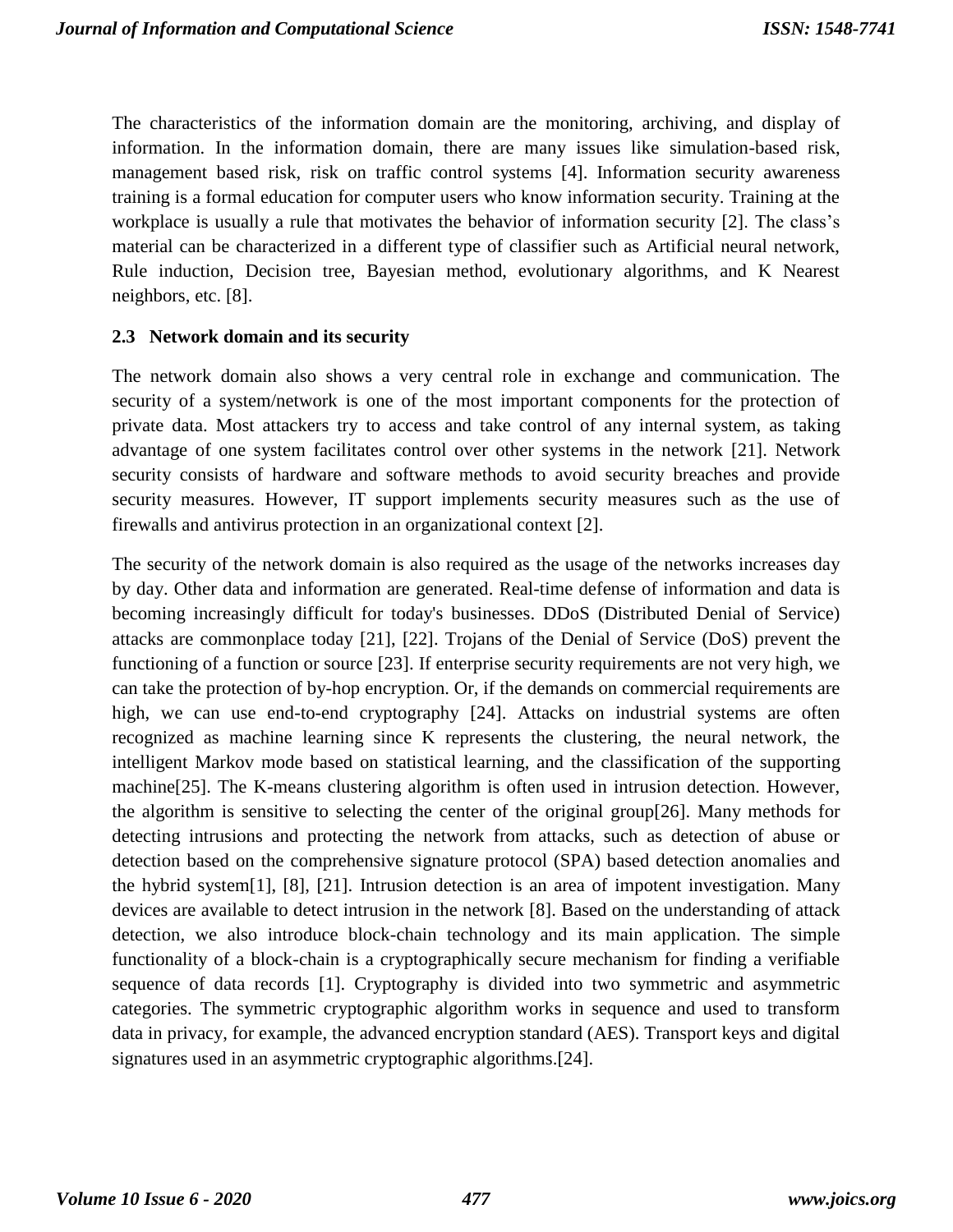Security and network information should be treated with such characteristics as integrity, identification, non-refusal, and confidentiality [24].



**Figure 3. Network Security Architecture**

Figure No 3, shows four key levels of network security. It is shared into four main levels, with the most basic level being the level of awareness, the second level the network level, the third level the support level, and the last level the application level [24].

The perception level collects information about physical devices. The level of the network is in control for the consistent transmission of information on certain core networks such as the satellite, Internet, wireless network; etc. The support level combines the level of the application upwards and the network downwards. This level is a support platform for the application level. Application-level that provides customized installations based on user needs. Verification is more important for security to avoid the illegal node [24].

## **2.4 Cognitive domain**

In the cognitive domain, data needs to be analyzed, accurately recognized, and used for an executive. Pay attention to the cognitive decisions that users make when faced with a computer security problem. Z-Wave is widely used in commercial environments because the Z-Wave protocol for low power wireless communication is widely used in home automation network remote control. Application control in smart homes and small businesses [27]. The heuristic of intelligent decision making that people apply to a computer security problem. They show the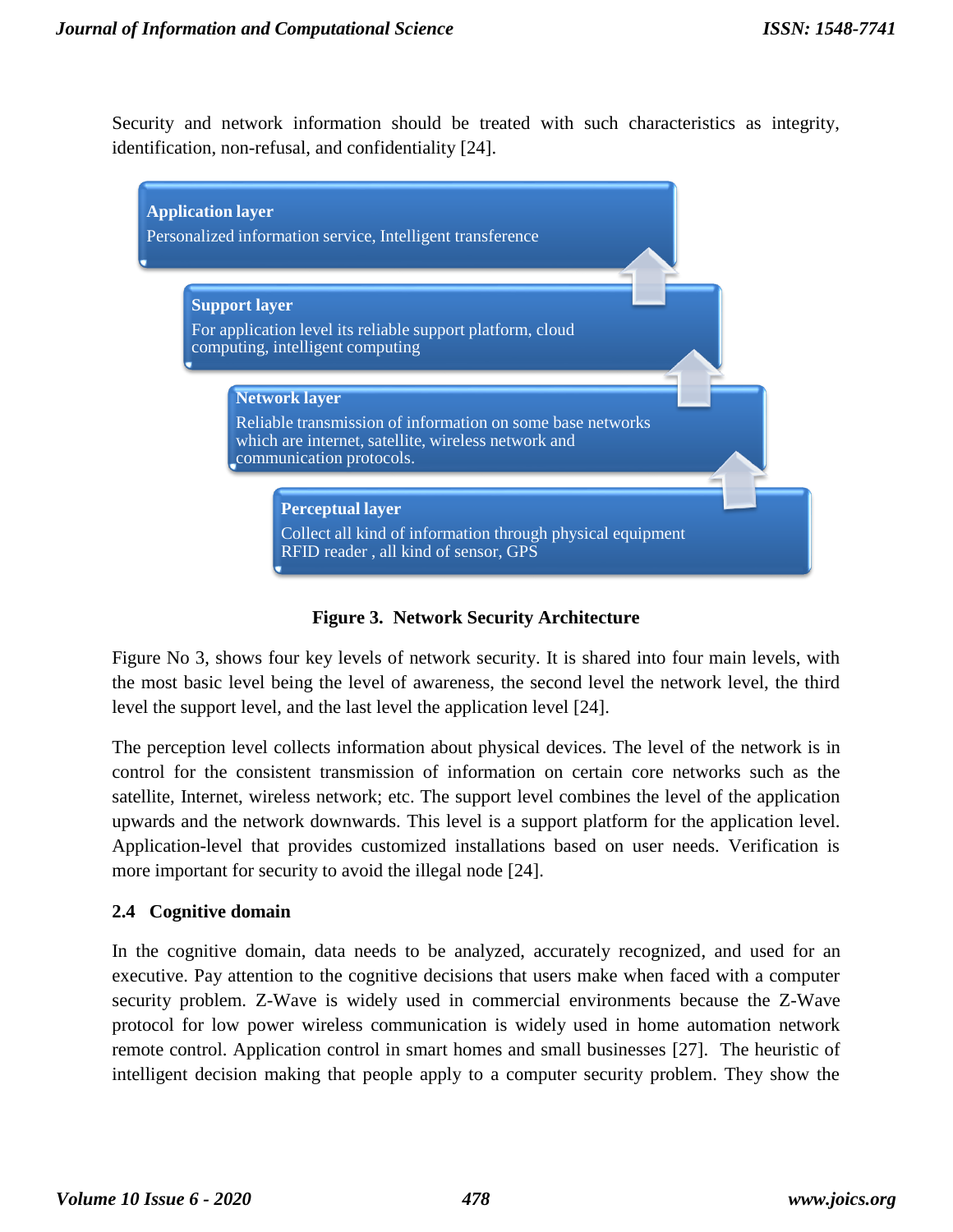impact of experiments where the scope of loss of utility has become a change for individuals when presented in cybersecurity scenarios [4].

#### **2.5 Social domain**

The social domain in cybersecurity is also important for decisions, the perspective of the organization; Describe how organizations prepared to respond to cybersecurity threats can be improved. Decisions on cybersecurity must be reliable with social, moral, and other considerations that are representative of its surrounding social environment[4]. Social networking sites are very useful for the new generation and their very preferred method of communication. Each of the social networking sites generally provides tools for users to share their personal information, photos, and stories. Attackers use social networks and social networks to steal personal information for fraud and identity theft [23]. Since most of them use social networking sites or social almost every day, it has become a great platform for cybercriminals to hack personal data and steal valuable records[28].

#### **2.6 Transportation domain**

In the transport domain, the application level offers the facilities demanded by the client and Provides high-quality intelligent services to meet client needs. The intelligent transport system (ITS) or the cyber transport system represents the integration between information technology and communication to monitor and control the transport network. ITS aims to improve the reliability, availability, safety, and efficiency of transport infrastructures[27]. Safety plays an important role in modern cybersecurity systems (CPS), which contain intelligent transport systems. Ad hoc vehicle networks are at the heart of intelligent transport systems (ITS). Its goal is to communicate competently and provide benefits to people, ranging from improved security to accessibility[29].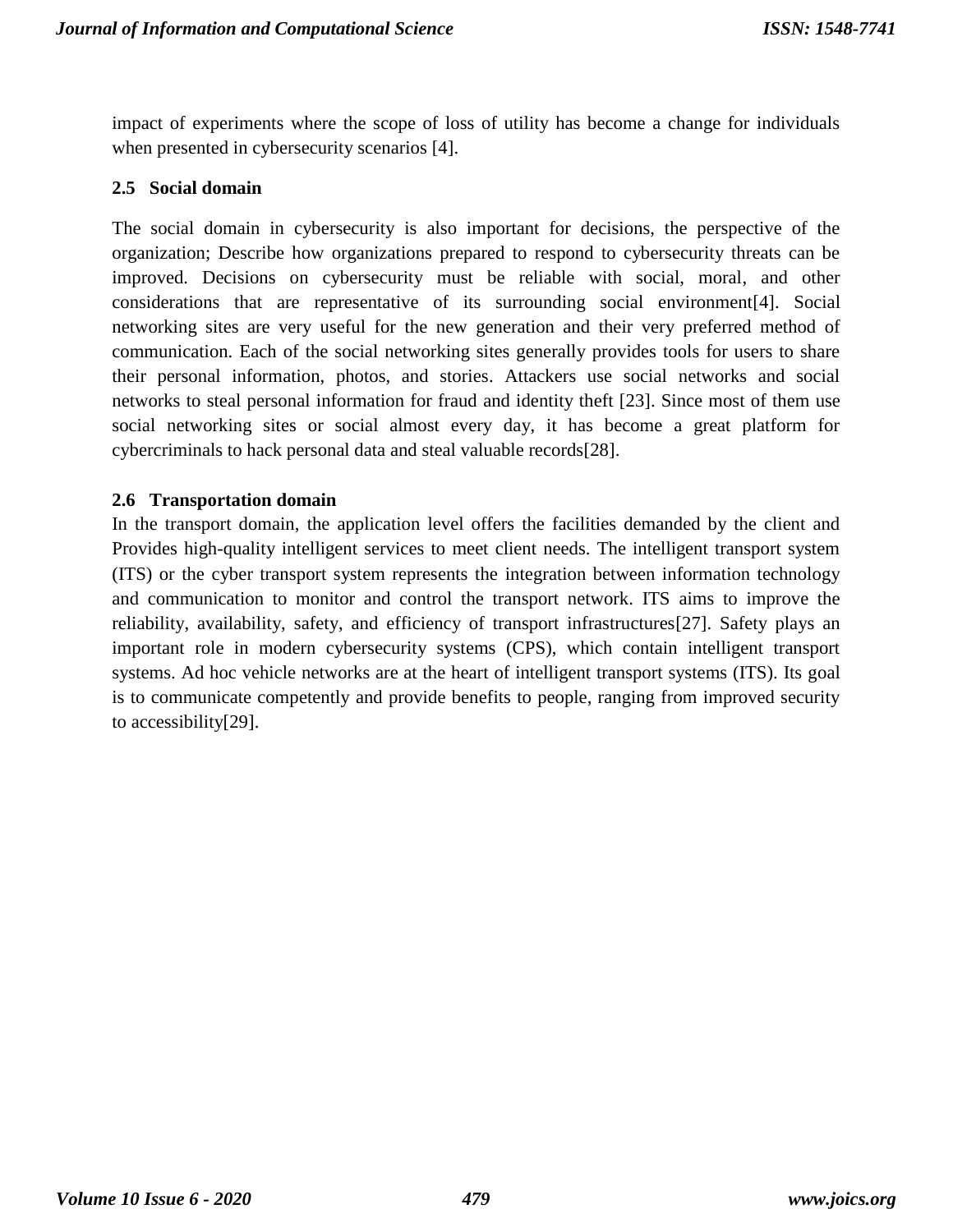| S.No           | <b>Domain Name</b>    | <b>Purpose or function</b>                                               |  |  |  |  |
|----------------|-----------------------|--------------------------------------------------------------------------|--|--|--|--|
| $\mathbf{1}$   | <b>Cyber-Physical</b> | Cyber-Physical domain used to protect hardware, software, and            |  |  |  |  |
|                | domain                | important data or information. The cyber-physical system used in         |  |  |  |  |
|                |                       | several applications such as health care, military, transport, and       |  |  |  |  |
|                |                       | industrialized.                                                          |  |  |  |  |
| $\overline{2}$ | <b>Information</b>    | Information security domain awareness exercise is correct teaching       |  |  |  |  |
|                | domain                | targeted at making computer user alert of information security.          |  |  |  |  |
|                |                       | Information domain is used for monitoring, information storing, and      |  |  |  |  |
|                |                       | conception.                                                              |  |  |  |  |
| 3              | <b>Network</b>        | Network domain used in sharing and communication. The network            |  |  |  |  |
|                | domain                | is one of the most important parts of protecting private records. The    |  |  |  |  |
|                |                       | network must be ready with these properties, such as integrity,          |  |  |  |  |
|                |                       | identification, non-rejection, and privacy.                              |  |  |  |  |
| $\overline{4}$ | Cognitive             | The information must be properly analyzed and recognized and used        |  |  |  |  |
|                | domain                | in the field of cognitive decision-making. Cognitive domain, which       |  |  |  |  |
|                |                       | is widely used in remote control applications in smart homes as well     |  |  |  |  |
|                |                       | as in small commercial domains.                                          |  |  |  |  |
| 5              | <b>Social domain</b>  | The social domain in cybersecurity is important for assessments,         |  |  |  |  |
|                |                       | executive side. Provide awareness on how organizations can be            |  |  |  |  |
|                |                       | improved arranged to react to cyber threats. Protect data from           |  |  |  |  |
|                |                       | cybercriminals who try to hack personal information.                     |  |  |  |  |
| 6              | <b>Transportation</b> | The transportation domain provides extraordinary quality or smart        |  |  |  |  |
|                | domain                | services to meet the customer's requirement. The Intelligent             |  |  |  |  |
|                |                       | system ITS goals to improved reliability,<br>transportation              |  |  |  |  |
|                |                       | accessibility, safety and efficacy of the transportation infrastructure. |  |  |  |  |

|  |  | Table 1. shows the purpose and function of cybersecurity domains. |  |
|--|--|-------------------------------------------------------------------|--|

# **3. Major areas of cybersecurity**

Some important areas of cybersecurity are as follows

## **3.1 Application security**

Using the software for many purposes, the user can use the software to protect their business needs. Any application can also contain gaps or vulnerabilities that allow attackers to infiltrate consumer software. Application security is the use of hardware, software, and methods to protect against external pressures. The security processes included in application security programs and software minimize the possibility that administrative applications may access, steal, modify, or delete unauthorized code on a security tool [30].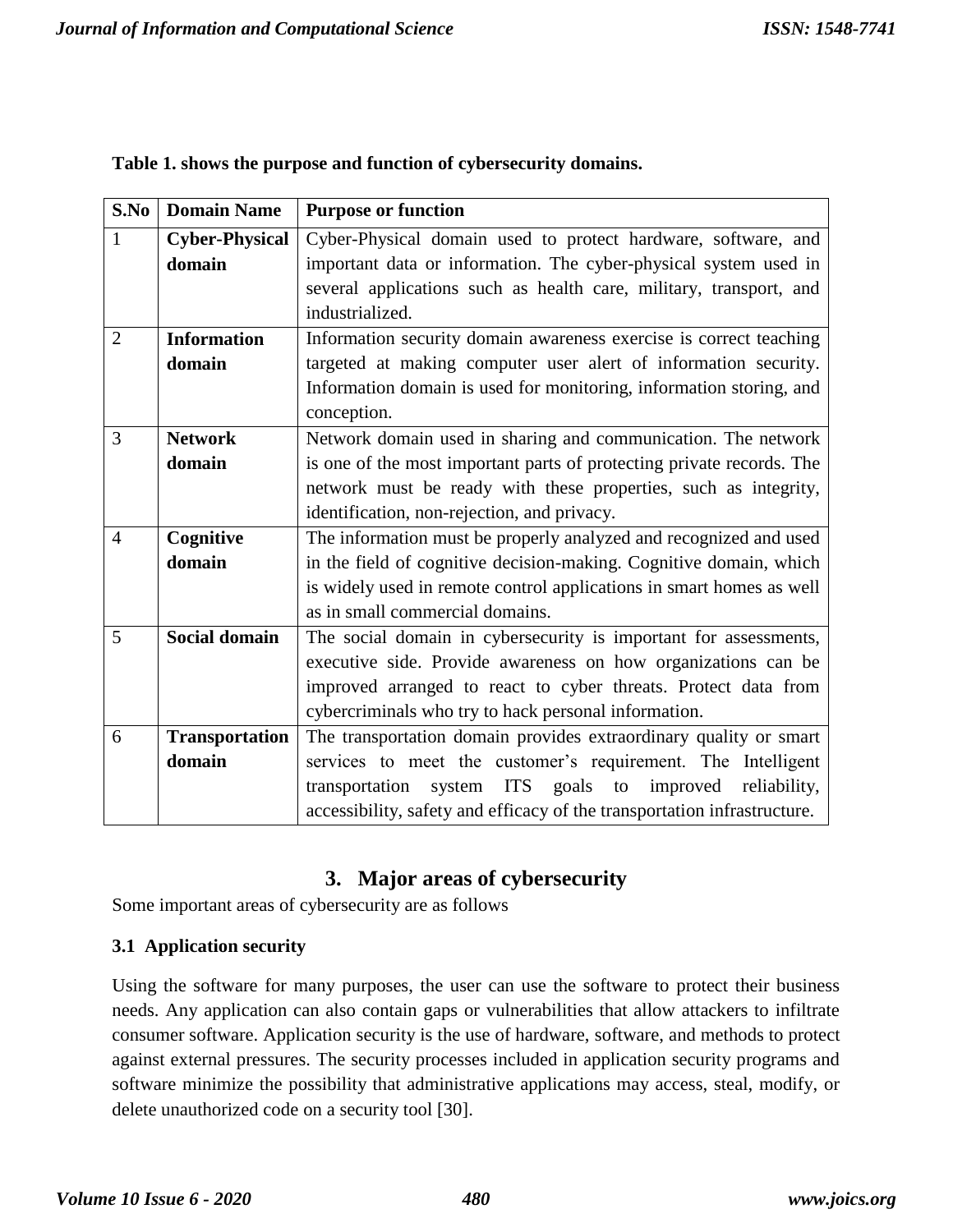## **3.2 Information security**

Information security is a set of techniques for managing the processes and tools required to prevent, and handle threats to policies for digital and non-digital documents[31]. Privacy issues are based on intermediate goals such as maintaining integrity, confidentiality, and availability of IT systems and the originality of information. Confidentiality means that confidential data must be disclosed to authorized events, integrity that prevents unauthorized modification of records and availability ensures that information is accessed through the legal parties when required[30].

## **3.3 Email security**

Email security is the number one threat address for a security hole[30]. The email hacking, where hackers can easily access a person's email address and then use it for negative purposes [32]. Attackers use personal information to create sophisticated phishing processes that trick recipients and send them to sites that assign malware. An e-mail security application can block incoming viruses, attack and monitor messages to prevent the loss of private data [30].

## **3.4 Mobile devices and Web security**

Cybercriminals are increasingly focusing on mobile devices and applications. Over the next 3 years, 90% of IT agencies could also support business programs on non-public mobile devices. Obviously, customers want to manipulate which devices can access their network. You may also need to configure your connections to keep visitors to the community site private [30]. Web security protects access to the website or in the cloud. It also refers to the phases in which you defend your website [30].

## **3.5 Network Security**

Network security is used in both hardware and software methods to protect security it also analyses security and security measures [2]. Network security sometimes termed as Wireless security because of an existing network, which becomes wireless and provides access via Access Points. While the wired network is more secure than a wireless network. That's why; wireless network security is also an emerging issue. Without stringent security features, putting in a wireless LAN may be like putting Ethernet ports anywhere, consisting of the parking zone. To prevent make the most from taking preserve, the consumer needs products particularly designed to protect a wireless network [30].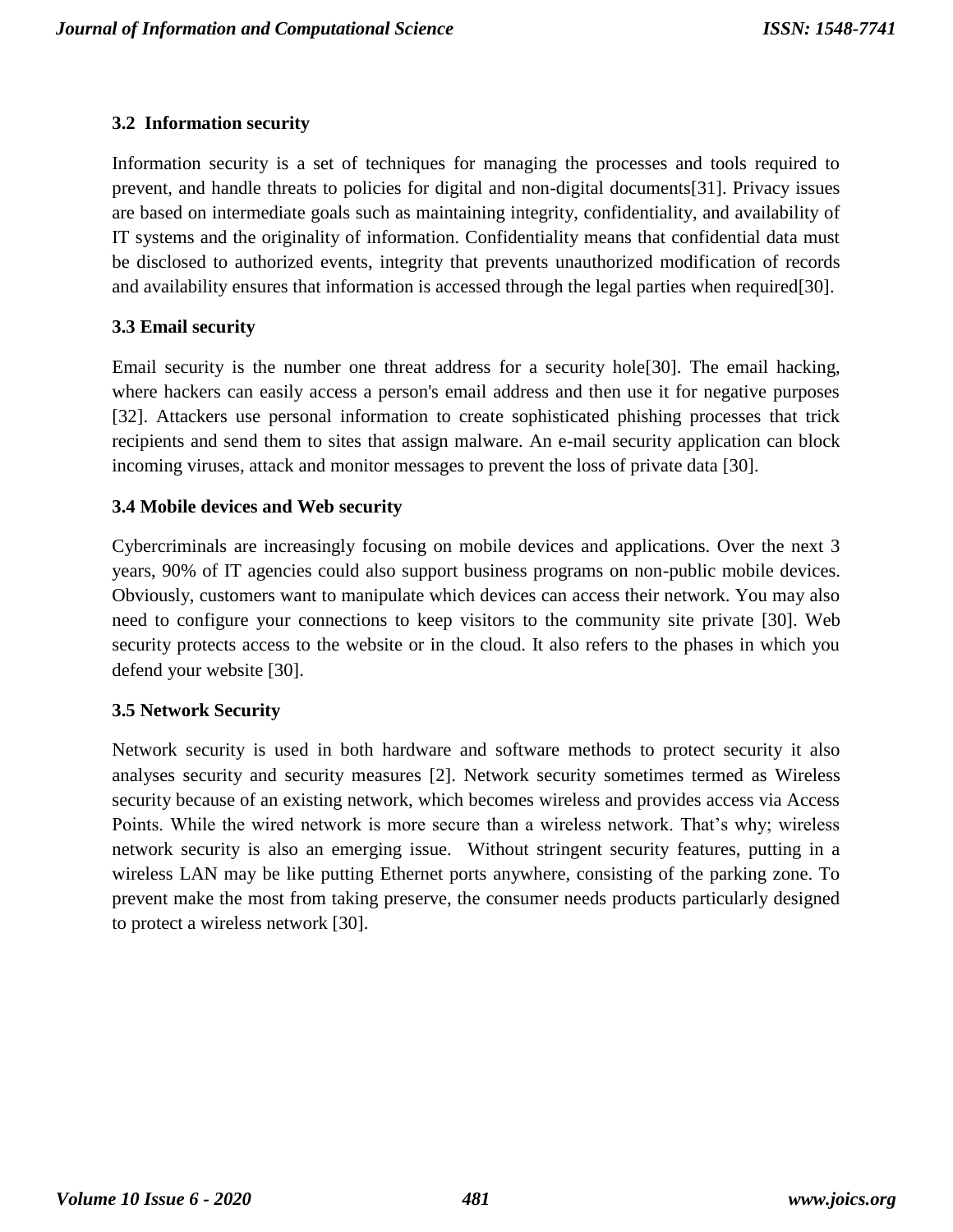

**Figure 4. Subareas of cybersecurity**

# **Conclusion**

Internet has become an important part of everyone's life. It is widely used in homes, offices, schools, hospitals, and businesses. It is a tool that lets you keep track of things, stay up-to-date with news, and communicate with everyone. In the warfare against cyber-attacks, cybersecurity is a delicate problem in the world of security companies and governments experiencing every effort to deploy or implement various tools and techniques to protect their data and private information in order to keep their business running. It is very important to understand about the usage of cybersecurity domains as security of a system/network is one of the most significant components for the protection of private data. In this paper, we discussed the importance of cybersecurity and usage of its subdomains or its purposes. We also clarify the Major areas of cybersecurity that are most required to avoid and handle threats for digital and non-digital documents.

# *References*

- *[1] W. Meng, E. W. Tischhauser, Q. Wang, Y. Wang, and J. Han, "When intrusion detection meets blockchain technology: A review," IEEE Access, vol. 6, pp. 10179–10188, 2018.*
- *[2] J. Omidosu and J. Ophoff, "A theory-based review of information security behavior in the organization and home context," Proc. - 2016 3rd Int. Conf. Adv. Comput. Commun. Eng. ICACCE 2016, pp. 225–231, 2017.*
- *[3] E. M. O. Abu-Taieh, "Cyber Security Body of Knowledge," 2017 IEEE 7th Int. Symp.*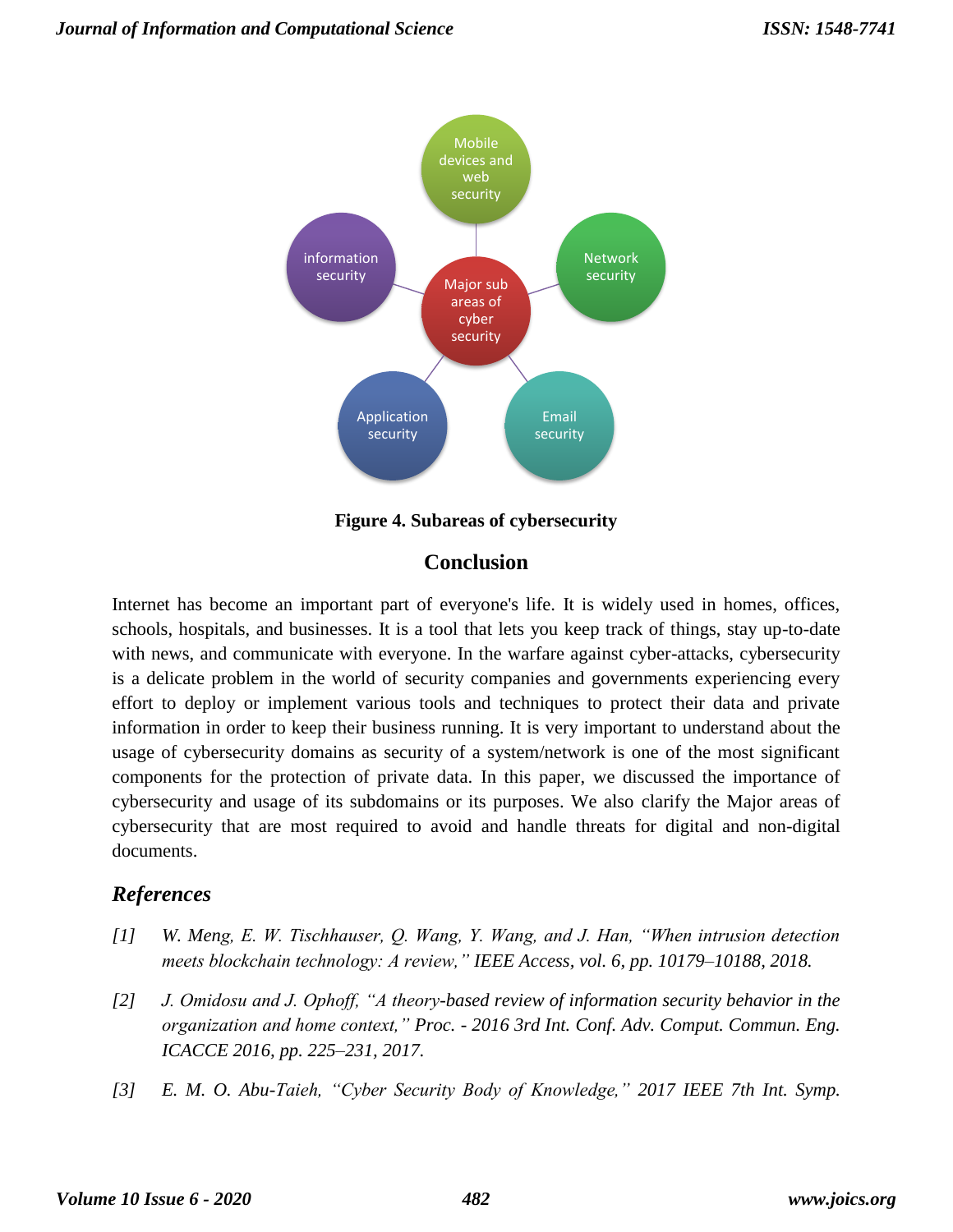*Cloud Serv. Comput., pp. 104–111, 2017.*

- *[4] Z. A. Collier, I. Linkov, and J. H. Lambert, "Four domains of cybersecurity: A risk-based systems approach to cyber decisions," Environ. Syst. Decis., vol. 33, no. 4, pp. 469–470, 2013.*
- *[5] R. D. Whitty, T. O. W. Iii, C. R. Anderson, and S. Member, "Defining the Cyber Domain for Wireless Communications Security," 2011.*
- *[6] H. He et al., "The security challenges in the IoT enabled cyber-physical systems and opportunities for evolutionary computing & other computational intelligence," in 2016 IEEE Congress on Evolutionary Computation, CEC 2016, 2016, pp. 1015–1021.*
- *[7] Y. Guo, X. Hu, B. Hu, J. Cheng, M. Zhou, and R. Y. K. Kwok, "Mobile Cyber Physical Systems: Current Challenges and Future Networking Applications," IEEE Access, vol. XX, no. c, 2017.*
- *[8] R. Samrin and D. Vasumathi, "Review on anomaly based network intrusion detection system," 2017 Int. Conf. Electr. Electron. Commun. Comput. Optim. Tech., pp. 141–147, 2017.*
- *[9] L. Liu, O. De Vel, Q. L. Han, J. Zhang, and Y. Xiang, "Detecting and Preventing Cyber Insider Threats: A Survey," IEEE Commun. Surv. Tutorials, no. c, pp. 1–21, 2018.*
- *[10] N. Moustafa, J. Hu, and J. Slay, "A holistic review of Network Anomaly Detection Systems: A comprehensive survey," J. Netw. Comput. Appl., vol. 128, pp. 33–55, 2019.*
- *[11] P. Nespoli, D. Papamartzivanos, F. G. Marmol, and G. Kambourakis, "Optimal countermeasures selection against cyber attacks: A comprehensive survey on reaction frameworks," IEEE Commun. Surv. Tutorials, no. c, 2017.*
- *[12] P. Deshpande, S. C. Sharma, S. K. Peddoju, and S. Junaid, "HIDS: A host based intrusion detection system for cloud computing environment," Int. J. Syst. Assur. Eng. Manag., vol. 9, no. 3, pp. 567–576, 2018.*
- *[13] J. Wan, H. Yan, H. Suo, and F. Li, "Advances in cyber-physical systems research," KSII Transactions on Internet and Information Systems, vol. 5, no. 11. pp. 1891–1908, 2011.*
- *[14] A. Humayed, J. Lin, F. Li, and B. Luo, "Cyber-Physical Systems Security #x2014;A Survey," IEEE Internet Things J., vol. 4, no. 6, pp. 1802–1831, 2017.*
- *[15] Sadeghi, Ahmad-Reza, C. Wachsmann, and M. Waidner, "Security and privacy challenges in industrial internet of things," Annu. Des. Autom. Conf., p. 54, 2015.*
- *[16] H. He and J. Yan, "Cyber-physical attacks and defences in the smart grid: a survey," IET*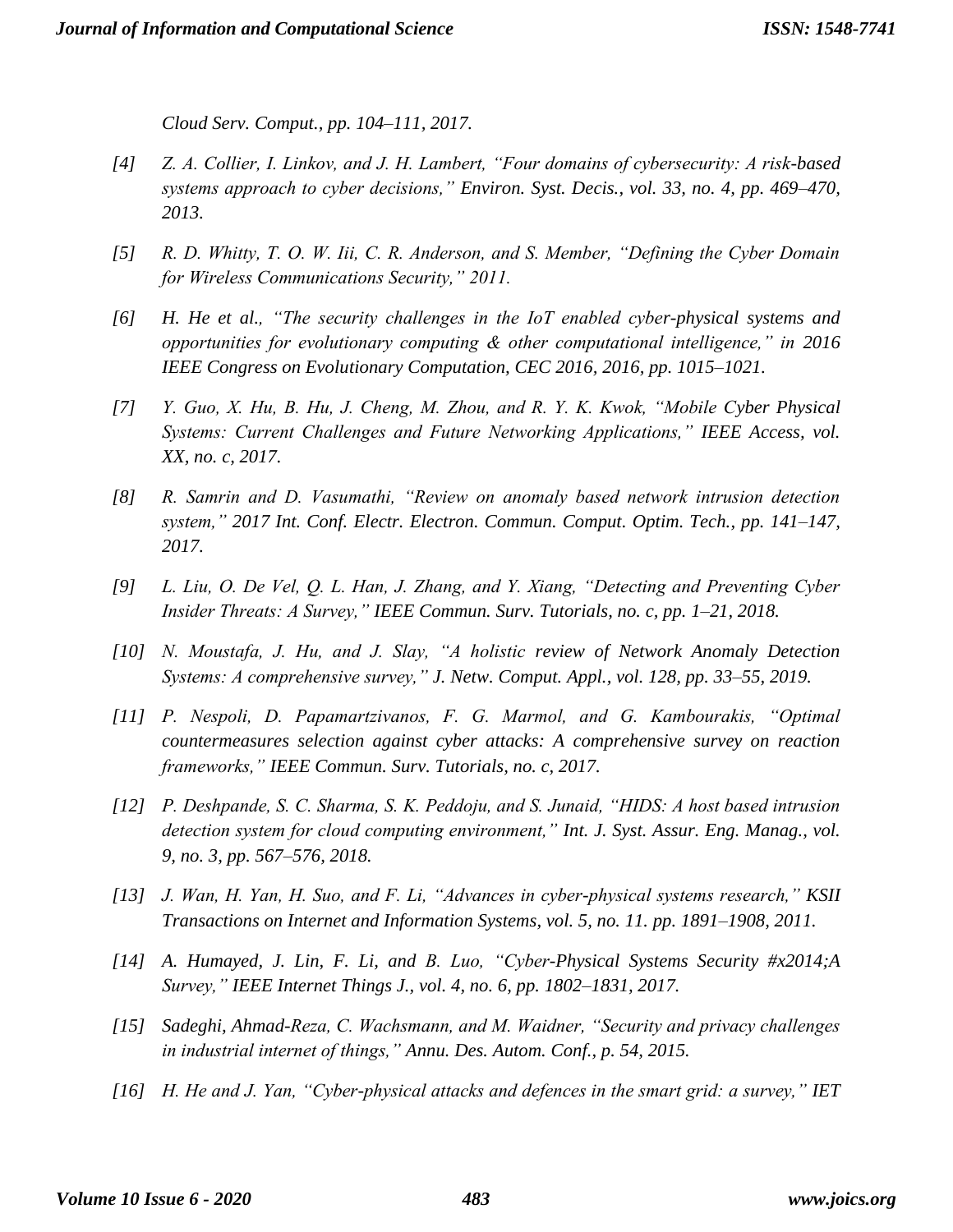*Cyber-Physical Syst. Theory Appl., vol. 1, no. 1, pp. 13–27, 2016.*

- *[17] J. H. Awan, S. A. Memon, N. A. Memon, R. Shah, Z. Bhutto, and R. A. Bhatti, "Conceptual Model for WWBAN ( Wearable Wireless Body Area Network )," Int. J. Adv. Comput. Sci. Appl., vol. 8, no. 1, pp. 377–381, 2017.*
- *[18] V. Gokarn, V. Kulkarni, and P. Singh, "Enhancing cyber physical system security via anomaly detection using behaviour analysis," 2017 Int. Conf. Wirel. Commun. Signal Process. Netw., pp. 944–948, 2017.*
- *[19] F. Authors, "Information & Computer Security Article information : Cyber Security and Information Security – What goes where ?," 2017.*
- *[20] T. Kokkonen, J. Hautamaki, J. Siltanen, and T. Hamalainen, "Model for sharing the information of cyber security situation awareness between organizations," 2016 23rd Int. Conf. Telecommun., pp. 1–5, 2016.*
- *[21] R. M. Yousufi, P. Lalwani, and M. B. Potdar, "A network-based intrusion detection and prevention system with multi-mode counteractions," Proc. 2017 Int. Conf. Innov. Information, Embed. Commun. Syst. ICIIECS 2017, vol. 2018-Janua, pp. 1–6, 2018.*
- *[22] V. P. Mishra and B. Shukla, "Development of Simulator for Intrusion Detection System to Detect and Alarm the DDoS Attacks," pp. 1–4, 2017.*
- *[23] J. Jang-Jaccard and S. Nepal, "A survey of emerging threats in cybersecurity," J. Comput. Syst. Sci., vol. 80, no. 5, pp. 973–993, 2014.*
- *[24] H. Suo, J. Wan, C. Zou, and J. Liu, "Security in the internet of things: A review," Proc. - 2012 Int. Conf. Comput. Sci. Electron. Eng. ICCSEE 2012, vol. 3, pp. 648–651, 2012.*
- *[25] H. Yang, T. Chen, X. Guo, X. Wang, and F. Li, "Research on intrusion detection of industrial control system based on OPSO-BPNN algorithm," 2017 IEEE 2nd Inf. Technol. Networking, Electron. Autom. Control Conf., pp. 957–961, 2017.*
- *[26] X. Wang and L. Wang, "Research on Intrusion Detection Based on Feature Extraction of Autoencoder and the Improved K-Means Algorithm," 2017 10th Int. Symp. Comput. Intell. Des., pp. 352–356, 2017.*
- *[27] A. Al-Fuqaha, M. Guizani, M. Mohammadi, M. Aledhari, and M. Ayyash, "Internet of Things: A Survey on Enabling Technologies, Protocols, and Applications," IEEE Commun. Surv. Tutorials, vol. 17, no. 4, pp. 2347–2376, 2015.*
- *[28] G. N. Reddy and G. J. U. Reddy, "A Study Of Cyber Security Challenges And Its Emerging Trends On Latest Technologies," p. 5.*